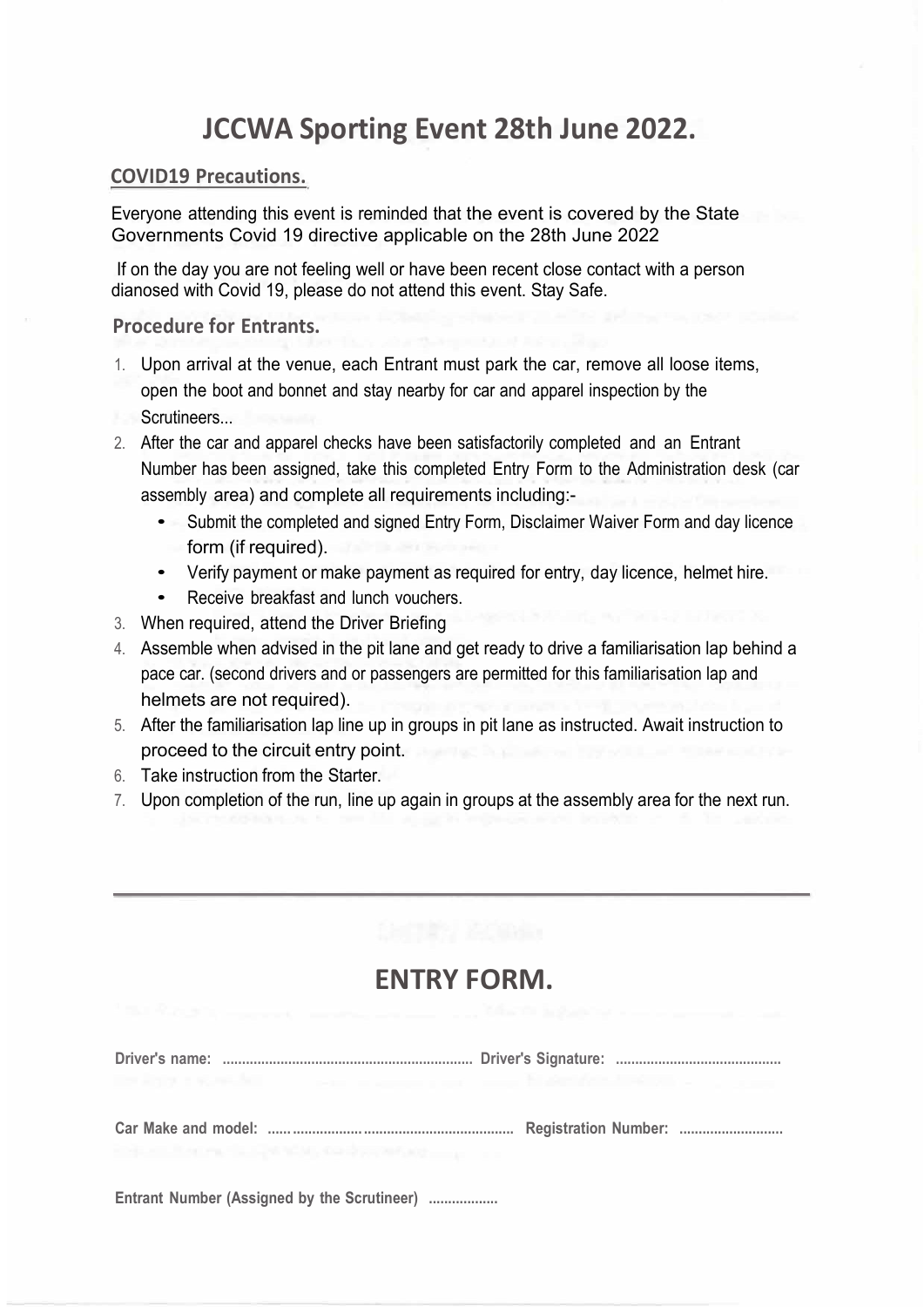### **AUSTRALIAN AUTO-SPORT ALLIANCE Pty. Ltd.**  79 Rowan Street Wangaratta Vic 3677 **RELEASE AND WAIVER OF LIABILITY ASSUMPTION OF RISK AND INDEMNITY AGREEMENT**

**WARNING! Motor Racing is Dangerous and accidents can and do happen. All care is taken to protect you but you are warned that there is a possibility of an accident causing injury, death or property damage.** 

Subject to that warranty, if applicable and IN CONSIDERATION of being permitted to compete, officiate, observe, work for, or participate in any way in the EVENT(S) or being permitted to enter for any purpose any RESTRICTED AREA (defined as any area requiring special authorization, credentials, or permission to enter any area to which admission by the general public is restricted or prohibited), EACH OF THE UNDERSIGNED, for himself/herself, his/her personal representatives, heirs and next of kin.

- I. Acknowledges, agrees and represents that he/she enters and he/she further agrees and warrants that, if at any time, he/she is in or about RESTRICTED AREAS and be/she feels anything to be unsafe, be/she will immediately advise the officials of such and will leave tbe RESTRICTED AREAS and/or refuse to participate further in the EVENT(S).
- 2. HEREBY RELEASES, WAIVES, DISCHARGES AND COVENANTS NOT TO SUE Australian Auto-Sport Alliance Pty. Ltd., tbe Organisers, the landowners, promoters, participants, racing associations, sanctioning organizations or any subdivision thereof, track operators, officials, car owners, drivers, pit crews, rescue personnel, any persons in any RESTRICTED AREA, promoters, sponsors, advertisers, owners and lessees of premises used to conduct the EVENT(S), premises and event inspectors, surveyors, underwriters, consultants and others who gjve recommendations, directions or instructions or engage in risk evaluation or loss control activities regarding the premises or EVENT(S) and each of them, their directors, officers, agents and employees, all for the purposes as herein referred to as "Releases", FROM ALL LIABILITY, TO THE UNDERSIGNED, his/her personal ON ACCOUNT OF INJURY TO THE PERSON OR PROPERTY OR RESULTING IN DEATH OF THE UNDERSIGNED ARISING OUT OR RELATED TO THE EVENT(S), WHETHER CAUSED BY THE NEGLIGENCE OF THE RELEASEES OR OTHERWISE.
- 3. HEREBY AGREES TO INDEMNIFY AND SAVE AND HOLD HARMLESS the Releases and each of them FROM ANY LOSS, LIABILITY, DAMAGE OR COST they may incur arising out of or related to the EVENT(S) WHETHER CAUSED BY THE NEGLIGENCE OF THE RELEASEES OR OTHERWISE.
- 4. HEREBY ASSUMES FULL RESPONSIBILITY FOR ANY RISK OF BODILY INJURY, DEATII OR PROPERTY DAMAGE arising out of or related to the EVENT(S) whether caused by the NEGLIGENCE OF RELEASEES or otherwise.
- 5. HEREBY acknowledges that THE ACTIVITIES OF THE EVENT(S) ARE VERY DANGEROUS and involve the risk of serious injury and/or death and/or property damage. Each of the UNDERSIGNED also expressly acknowledges that INIURlES RECEIVED MAY BE COMPOUNDED OR INCREASED BY NEGLIGENT RESCUE OPERATIONS OR PROCEDURES OF THE RELEASEES.
- 6. Hereby assumes full responsibility for the preparation and safety of the vehicle to be used and further give an assurance that the vehicle has been checked for safety and is in a condition fit to be used for motor racing.
- 7. Hereby agrees that this Release and Waiver of Liability, Assumption ofrisk and Indemnity Agreement extends to all acts of negligence by the Releases, INCLUDING NEGLIGENT RESCUE OPERATIONS and is intended to be as broad and inclusive as is permitted by the laws of the State/Territory in which the Event(S) is/are conducted and that if any portion thereof is held invalid, it is agreed that the balance shall, notwithstanding, continue in full legal force and effect.

I HAVE READ THIS RELEASE AND WAIVER OF LIABILITY, ASSUMPTION OF RISK AND INDEMNITY AGREEMENT, FULLY UNDERSTAND ITS TERMS, UNDERSTAND TIIAT I HAVE GIVEN UP SUBSTANTIAL RIGHTS BY SIGNING IT, AND HAVE SIGNED IT FREELY AND VOLUNTARILY WITHOUT ANY INDUCEMENT, ASSURANCE OR GUARANTEE BEING MADE TO ME EXTENT ALLOWED BY LAW. AND INTEND MY SIGNATURE TO BE A COMPLETE AND UNCONDITIONAL RELEASE OF ALL LIABILITY TO THE GREATEST

| <b>DATE</b>              | <b>MONTH</b> |
|--------------------------|--------------|
|                          |              |
|                          |              |
|                          |              |
| <b>EMERGENCY CONTACT</b> |              |
|                          |              |

#### **CONSENT FOR ENTRANTS AND COMPETITORS UNDER 18 YEARS**

I .......................................................... being the parent/guardian of ................................................... (please name),

have read the whole of this document and consent to **him /** her participating. In doing so, I acknowledge that Motor Sport is dangerous, and agree that neither Australian Auto-Sport Alliance Pty. Ltd. nor "the organisers" shall be under any liability whatsoever for any death or bodily injury, loss or damage which may be sustained or incurred by the above named minor, or by me, howsoever such death or bodily injury, loss or damage is caused by negligence or otherwise.

Signed: ....................................................................... Date: .......................... . SIGNATURE OF PARENT / LEGAL GUARDIAN